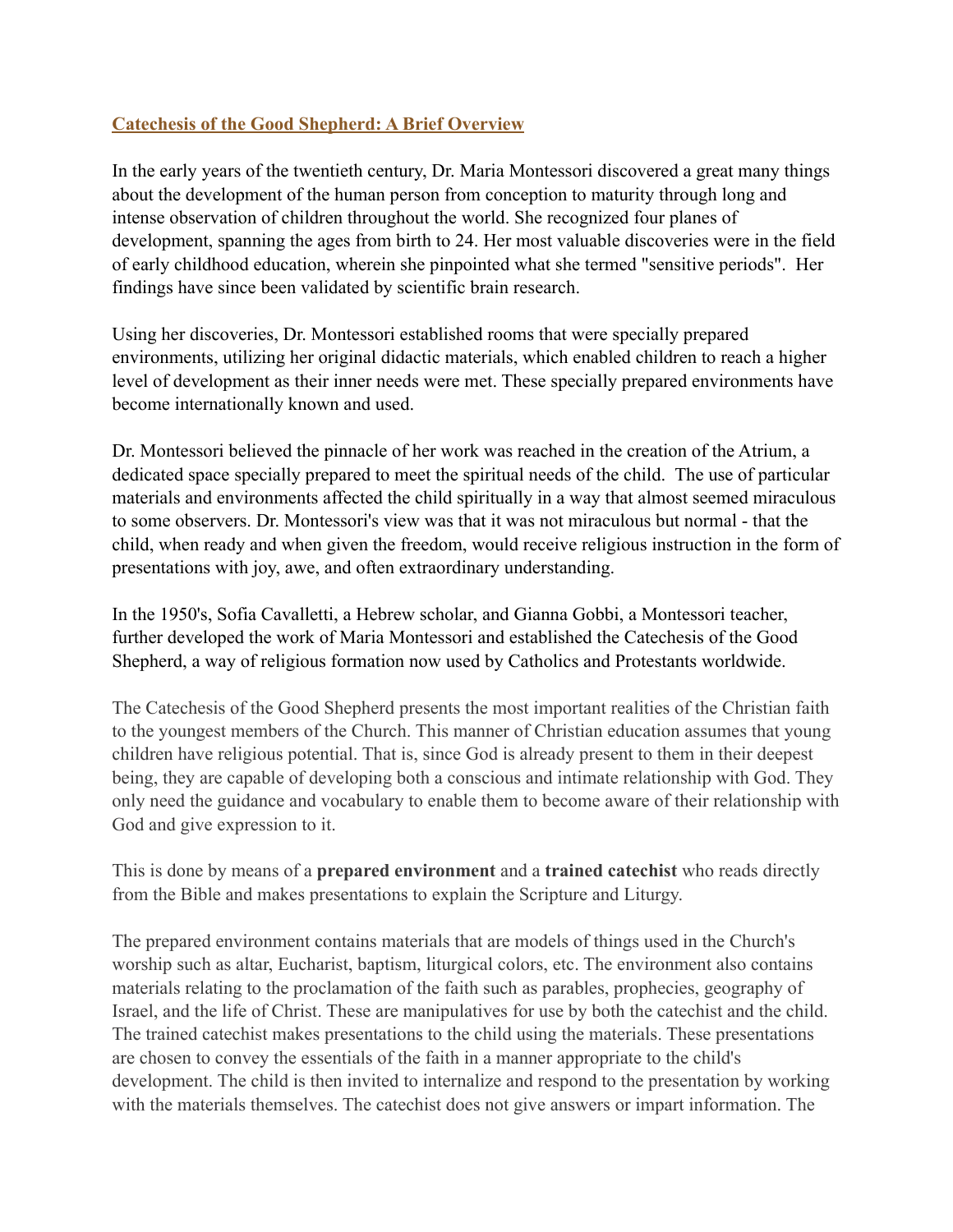catechist presents the reality, and asks questions. The catechist assists in the child's own discovery of the meaning. The motto of Catechesis of the Good Shepherd is "Help me fall in love with God by myself."

## **About the Atrium Levels**

The "Atrium" is a place of prayer, prepared especially for children to contemplate the life of Jesus and the Liturgy. Through the use of sensorial materials, the presentations encourage a sense of wonder in the child, a deep love for Jesus as the Good Shepherd, the Scriptures, and the sacramental life of the Church community.

Some of these materials include: infancy narrative figures, a raised surface map of the Land of Israel, a model altar and a model baptismal font. This concrete method of presenting the faith is similar to the way the Church teaches us through the sacraments, holy water, incense, and statues. The children also spend time with Practical Life materials like dishwashing, scooping and pouring exercises, and hammering. These exercises help develop small motor skills, concentration, and their love of work.

In **Level 1, ages 3-6**, the controlling image is Christ the Good Shepherd who loves his sheep and gives everything he is for them. The Good Shepherd knows his sheep and calls them by their name. The child comes to discover who the Shepherd is and who the sheep are. What stands behind all this is the first moment of the covenant, the moment of gift. Level 1 stays focused on the moment of gift with the aim of children coming to a deep enjoyment of it. The enjoyment of the gift of God's own self to the child is the foundation of further religious insight and moral development.

**Level 2, ages 6-9,** continues the reflection on the moment of gift and begins to awaken in the child the question of their personal response. The controlling image is Christ the True Vine, and the History of the Kingdom of God. The child begins to discover the vast cosmic history of God's plan of salvation and that they have something to contribute to it. Moral sensitivity/awareness begins here and grows with the presentations of Jesus' Maxims, Moral Parables, and Reconciliation. The child's desire to carry out the requests of the Good Shepherd naturally flow from the relationship of loving trust that was established in the previous level.

\*\***Level 3, ages 9-12,** carries the human response further. The controlling image is the Plan of God as worked out in the Bible and human history. The child begins to deal with the advance of the Kingdom and people's opposition to it. The paradigm of Creation-Redemption-Parousia guides a more thorough exploration of Scripture, particularly the Old Testament. Throughout all 3 levels, the child encounters the essentials of the Faith. All 3 levels include presentations on the Sacraments, the Bible, Geography, Infancy and Passion Narratives, Prophecies, Parables, Maxims in a manner developmentally appropriate. The presentations increase in detail and sophistication as the child matures. However, the role of the catechist as facilitator of the child's own discovery of the meaning of these things for themselves remains throughout. Both the child and the catechist find their faith nourished in this process.